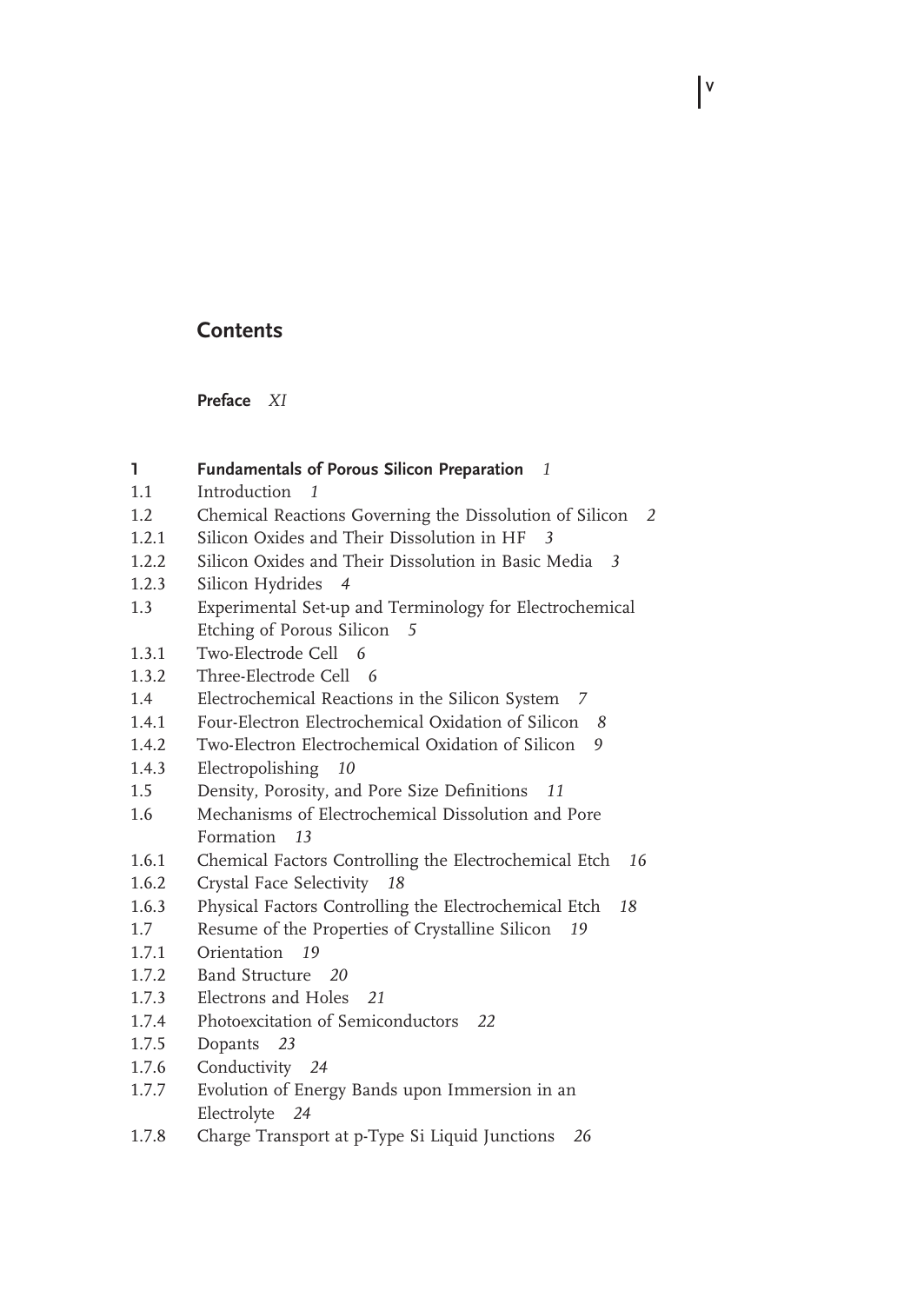- **VI** *Contents*
	- 1.7.9 Idealized Current–Voltage Curve at p-Type Liquid Junctions *26*
	- 1.7.10 Energetics at n-Type Si Liquid Junctions *28*
	- 1.7.11 Idealized Current–Voltage Curve at n-type Liquid Junctions *28*
	- 1.8 Choosing, Characterizing, and Preparing a Silicon Wafer *28*
	- 1.8.1 Measurement of Wafer Resistivity *29*
	- 1.8.2 Cleaving a Silicon Wafer *34*
	- 1.8.3 Determination of Carrier Type by the Hot-Probe Method *36*
	- 1.8.4 Ohmic Contacts *36*
	- 1.8.4.1 Making an Ohmic Contact by Metal Evaporation *39*
	- 1.8.4.2 Making an Ohmic Contact by Mechanical Abrasion *40* References *40*
	- **2 Preparation of Micro-, Meso-, and Macro-Porous Silicon Layers** *43*
	- 2.1 Etch Cell: Materials and Construction *43*
	- 2.2 Power Supply *44*
	- 2.3 Other Supplies *48*
	- 2.4 Safety Precautions and Handling of Waste *48*
	- 2.5 Preparing HF Electrolyte Solutions *50*
	- 2.6 Cleaning Wafers Prior to Etching *51*
	- 2.6.1 No Precleaning *51*
	- 2.6.2 Ultrasonic Cleaning *51*
	- 2.6.3 RCA Cleaning *52*
	- 2.6.4 Removal of a Sacrificial Porous Layer with Strong Base 52
	- 2.7 Preparation of Microporous Silicon from a p-Type Wafer *53*
	- 2.8 Preparation of Mesoporous Silicon from a p<sup>++</sup>-Type Wafer 57
	- 2.9 Preparation of Macroporous, Luminescent Porous Silicon from an n-Type Wafer (Frontside Illumination) *59*
	- 2.9.1 Power Supply Limitations *63*
	- 2.10 Preparation of Macroporous, Luminescent Porous Silicon from an n-Type Wafer (Back Side Illumination) *64*
	- 2.11 Preparation of Porous Silicon by Stain Etching *68*
	- 2.12 Preparation of Silicon Nanowire Arrays by Metal-Assisted Etching *73* References *75*

#### **3 Preparation of Spatially Modulated Porous Silicon Layers** *77*

- 3.1 Time-Programmable Current Source *78*
- 3.1.1 Time Resolution Issues *79*
- 3.1.2 Etching with an Analog Source *80*
- 3.1.3 Etching with a Digital Source *82*
- 3.2 Pore Modulation in the *z*-Direction: Double Layer *83*
- 3.3 Pore Modulation in the z-Direction: Rugate Filter *83*
- 3.3.1 Tunability of the Rugate Spectral Peak Wavelength *88*
- 3.3.2 Width of the Spectral Band *92*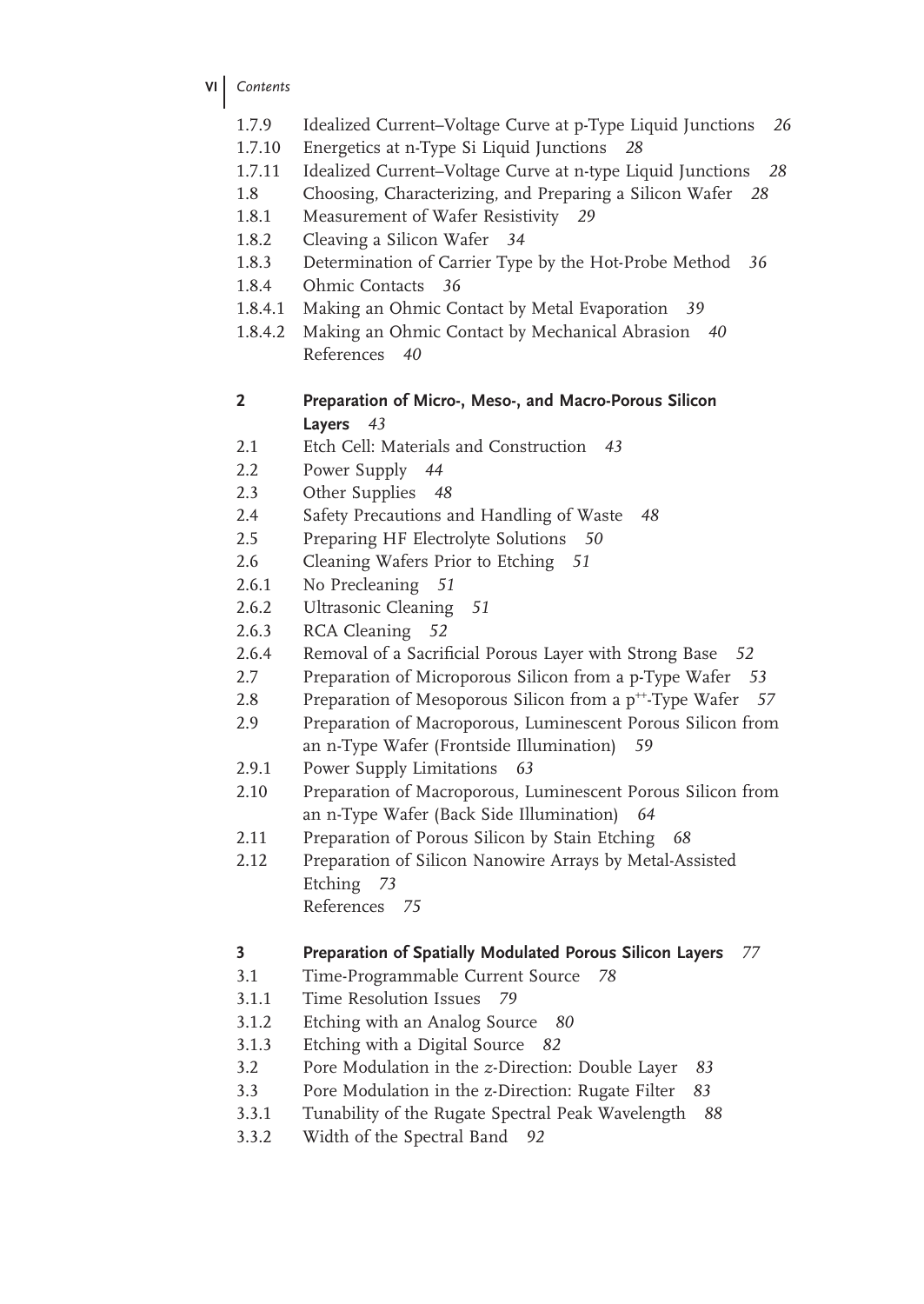- 3.4 More Complicated Photonic Devices: Bragg Stacks, Microcavities, and Multi-Line Spectral Filters *94*
- 3.4.1 Bragg Reflector 96
- 3.4.2 Multiple Spectral Peaks-"Spectral Barcodes" *100*
- 3.5 Lateral Pore Gradients (in the *x*–*y* Plane) *104*
- 3.6 Patterning in the *x–y* Plane Using Physical or Virtual Masks *108*
- 3.6.1 Physical Masking Using Photoresists *109*
- 3.6.2 Virtual Masking Using Photoelectrochemistry *112*
- 3.7 Other Patterning Methods *114* References *114*

#### **4 Freestanding Porous Silicon Films and Particles** *119*

- 4.1 Freestanding Films of Porous Silicon-"Lift-offs" *120*
- 4.2 Micron-scale Particles of Porous Silicon by Ultrasonication of Lift-off Films *120*
- 4.3 Core–Shell (Si/SiO<sub>2</sub>) Nanoparticles of Luminescent Porous Silicon by Ultrasonication *126* References *130*

#### **5 Characterization of Porous Silicon** *133*

- 5.1 Gravimetric Determination of Porosity and Thickness *134*
- 5.1.1 Errors and Limitations of the Gravimetric Method *137*
- 5.2 Electron Microscopy and Scanned Probe Imaging Methods *138*
- 5.2.1 Cross-Sectional Imaging *138*
- 5.2.2 Plan-View (Top-Down) Imaging *139*
- 5.3 Optical Reflectance Measurements 139
- 5.3.1 Instrumentation to Collect Reflectance Data 139
- 5.3.1.1 Reflectance Optics 140
- 5.3.1.2 Wavelength Calibration *142*
- 5.3.2 Principles of Fabry–Pérot Interference *143*
- 5.3.3 Analyzing Fabry–Pérot Interference Spectra by Fourier Transform: the RIFTS Method *150*
- 5.3.3.1 Preparation of Spectrum for Fast Fourier Transform *151*
- 5.3.3.2 Interpretation of the Fast Fourier Transform *153*
- 5.3.4 Thickness and Porosity by the Spectroscopic Liquid Infiltration Method (SLIM) *154*
- 5.3.4.1 Bruggeman Effective Medium Approximation *155*
- 5.3.4.2 Determination of Thickness and Porosity by SLIM *156*
- 5.3.4.3 Determination of Index of Refraction of the Porous Skeleton *156*
- 5.3.4.4 Effect of Skeleton Index on Porosity Determined by SLIM *158*
- 5.3.5 Comparison of Gravimetric Measurement with SLIM for Porosity and Thickness Determination *159*
- 5.3.6 Analysis of Double-Layer Structures Using RIFTS *162*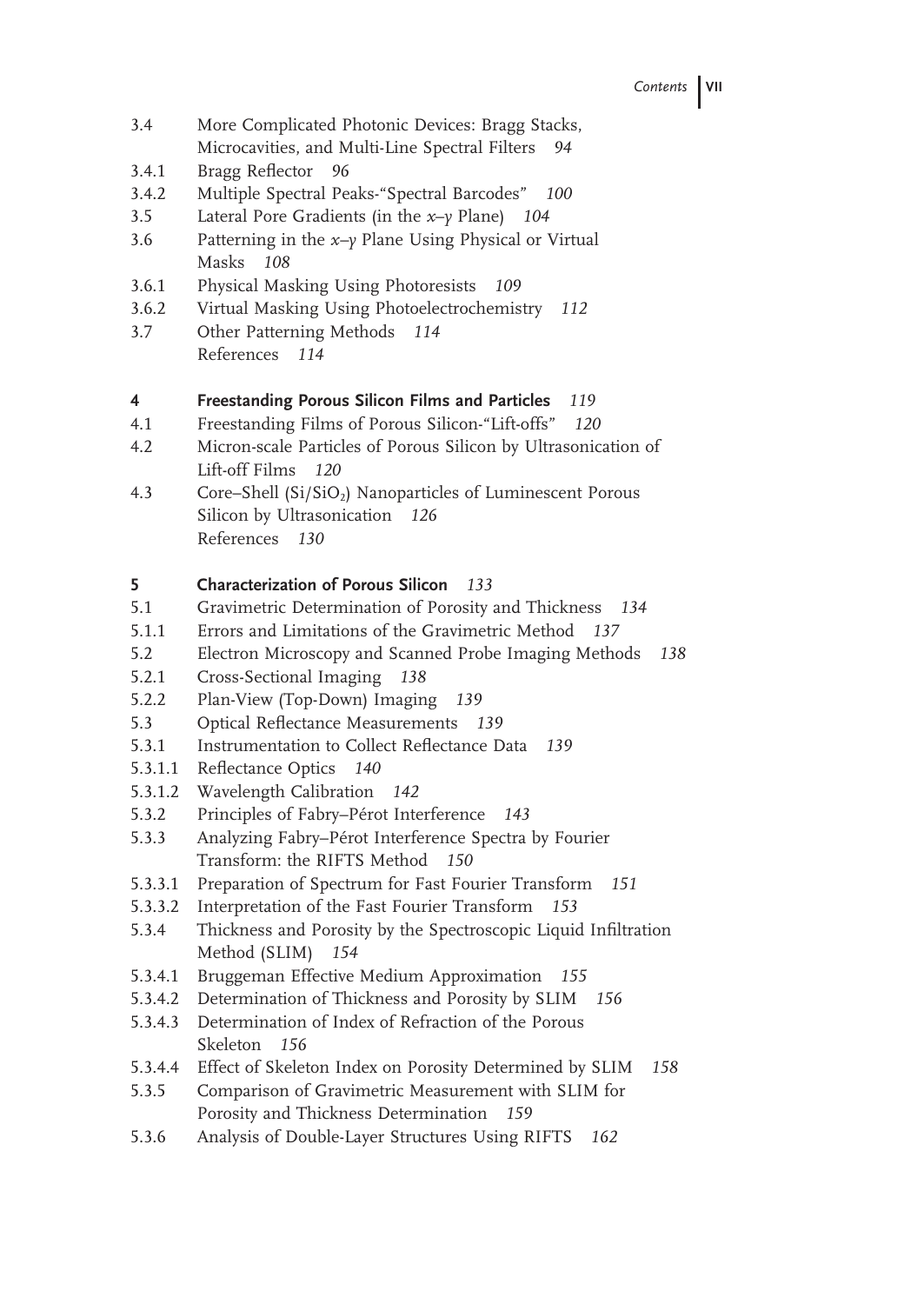- **VIII** *Contents*
	- 5.4 Porosity, Pore size, and Pore Size Distribution by Nitrogen Adsorption Analysis (BET, BJH, and BdB Methods) *167*
	- 5.5 Measurement of Steady-State Photoluminescence Spectra *170*
	- 5.5.1 Origin of Photoluminescence from Porous Silicon *170*
	- 5.5.1.1 Tunability of the Photoluminescence Spectrum *171*
	- 5.5.1.2 Mechanisms of Photoluminescence *171*
	- 5.5.2 Instrumentation to Acquire Steady-State Photoluminescence Spectra *173*
	- 5.6 Time-Resolved Photoluminescence Spectra *173*
	- 5.6.1 Long, Nonexponential Excited State Lifetimes *173*
	- 5.6.2 Influence of Surface Traps 175
	- 5.7 Infrared Spectroscopy of Porous Silicon *176*
	- 5.7.1 Characteristic Group Frequencies for Porous Silicon *176*
	- 5.7.2 Measurement of FTIR Spectra of Porous Silicon *178*
	- 5.7.2.1 Transmission Mode Measurement Using the Standard Etch Cell *179*
		- References *181*

## **6 Chemistry of Porous Silicon** *189*

- 6.1 Oxide-Forming Reactions of Porous Silicon *190*
- 6.1.1 Temperature Dependence of Oxidation Using Gas-Phase Oxidants *190*
- 6.1.2 Thermal (Air) Oxidation *191*
- 6.1.3 Ozone Oxidation *192*
- 6.1.4 High-Pressure Water Vapor Annealing *193*
- 6.1.5 Oxidation in Aqueous Solutions *193*
- 6.1.5.1 Aqueous Oxidation Induced by Cationic Surfactants *194*
- 6.1.6 Electrochemical Oxidation in Aqueous Mineral Acids *194*
- 6.1.7 Oxidation by Organic Species: Ketones, Aldehydes, Quinones, and Dimethylsulfoxide *195*
- 6.1.8 Effect of Chemical Oxidation on Pore Morphology *196*
- 6.2 Biological Implications of the Aqueous Chemistry of Porous Silicon *198*
- 6.3 Formation of Silicon–Carbon Bonds *200*
- 6.3.1 Thermal Hydrosilylation to Produce Si–C Bonds *200*
- 6.3.2 Working with Air- and Water-Sensitive Compounds Schlenk Line Manipulations *201*
- 6.3.3 Classification of Surface Chemistry by Contact Angle 203
- 6.3.4 Microwave-Assisted Hydrosilylation to Produce Si–C Bonds *204*
- 6.3.5 Chemical or Electrochemical Grafting to Produce Si–C Bonds *206*
- 6.4 Thermal Carbonization Reactions *208*
- 6.4.1 Thermal Degradation of Acetylene to form "Hydrocarbonized" Porous Silicon *208*